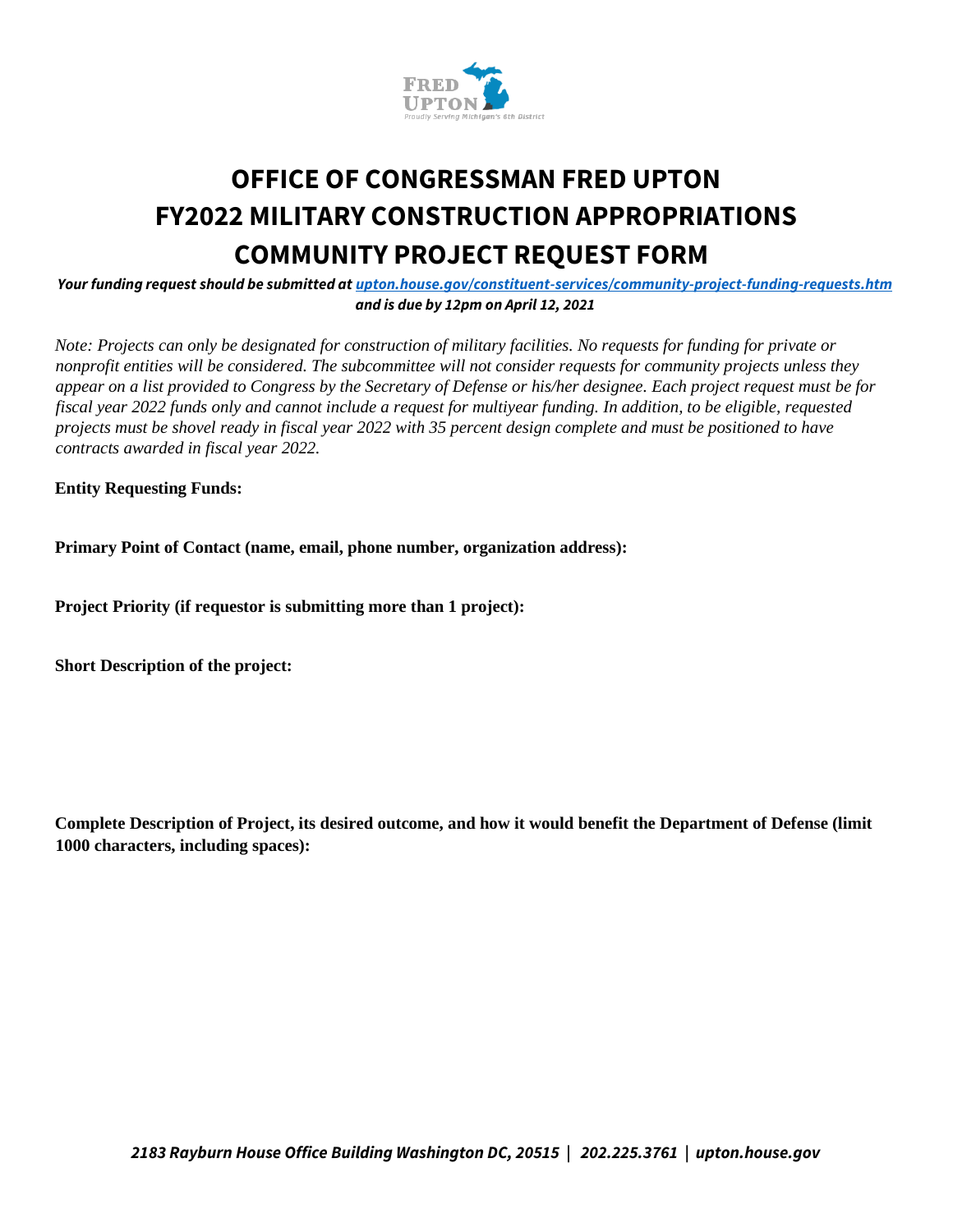**Which Service is the project for?** 

**Installation Name:** 

**Project Name and Amount:** 

**Is the funding requested for planning and design costs?** 

**Is the project for unspecified minor construction?** 

**Is the project on the FY 2022-2026 FYDP?** 

**Is the project on a Service unfunded requirement (UFR) or unfunded priority list (UPL)?** 

**Is the project a cost-to-complete from a prior year? If so, what year?** 

**Has a corresponding request been submitted to HASC?** 

**Has this request been submitted to any other Members of Congress? If so, which members and who is the staff point-of-contact.**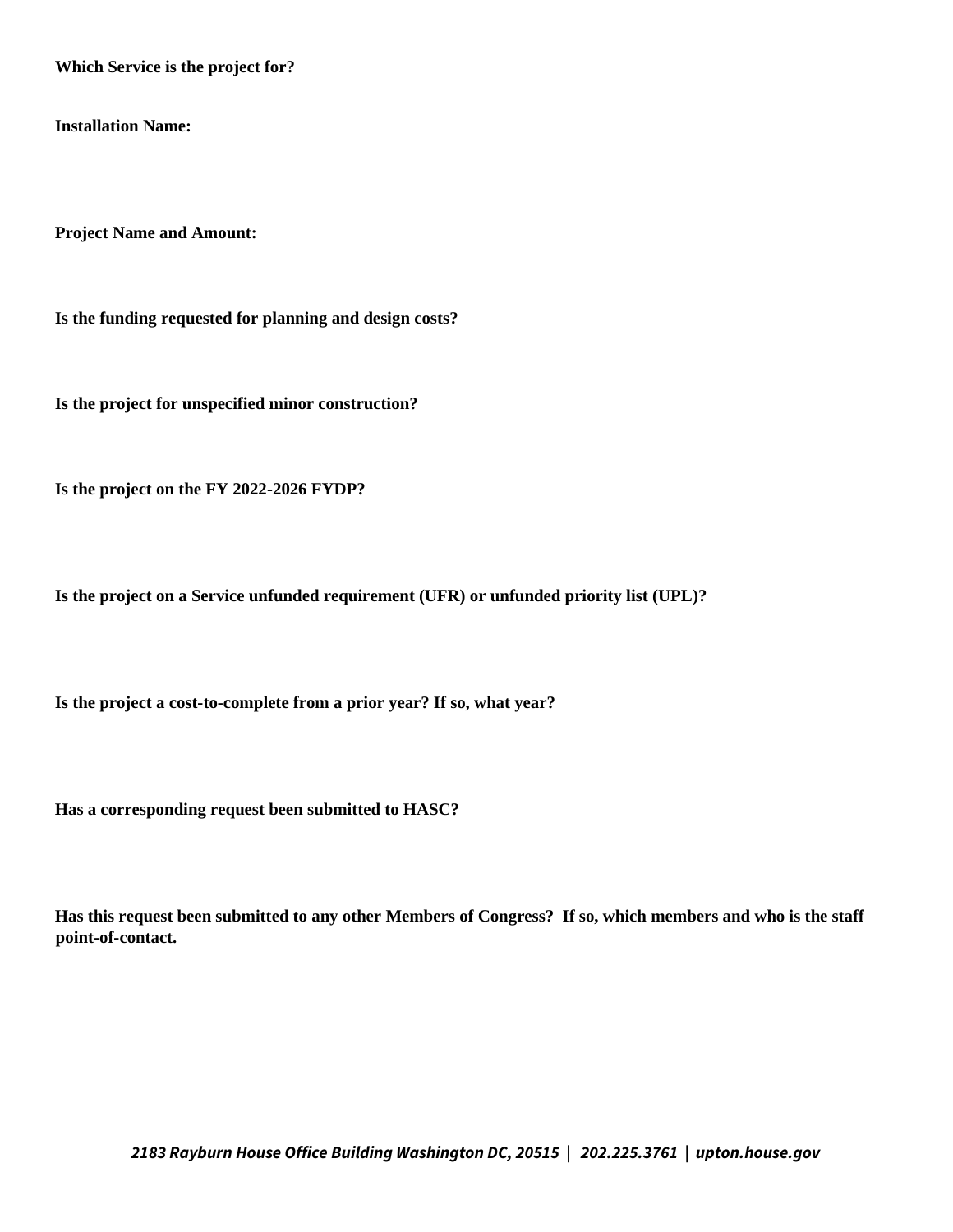Construction and Unspecified Minor Construction– Active Components

Eligible community project requests include both construction and unspecified minor military construction projects for active components. An unspecified minor military construction project is a project that has an approved cost equal to or less than \$6,000,000. The types of projects under this heading include construction, installation, equipment of temporary or permanent public works, military installations, and facilities for the accounts listed: Army, Navy and Marine Corps, Air Force, Defense-Wide Agencies (SOCOM, DHA, etc.).

## Construction and Unspecified Minor Construction– Reserve Components

Eligible community project requests include both construction and unspecified minor military construction projects for Reserve Components. An unspecified minor military construction project is a project that has an approved cost equal to or less than \$6,000,000. Some Reserve Component projects require a State funding match. Requesting offices must determine whether the proposed project requires such a match and if so, confirm that the project has current State match funding before the request can be considered. The types of projects under this heading include construction, expansion, rehabilitation, and conversion of facilities for training and administration for the accounts listed: Army National Guard, Air National Guard, Army Reserve, Navy Reserve, Air Force Reserve.

## Planning and Design

The types of projects under this heading include improving facility resilience, study, planning, design, and architect and engineer services for the accounts listed: Army, Navy and Marine Corps, Air Force, Defense-Wide Agencies (SOCOM, DHA, etc.), Army National Guard, Air National Guard, Army Reserve, Navy Reserve, Air Force Reserve.

## Lists of Eligible Community Projects

The eligible lists of community projects are those that are submitted to Congress by the Secretary of Defense or his/her designee. Projects that only appear on a list or FYDP provided by a base commander will not be accepted. Such lists include:

Future Year Defense Program (FYDP) – FYDP is a projection of the forces, resources, and programs needed to support Department of Defense (DOD) operations over a five-year span. The FYDP is released simultaneously with the President's budget request. The updated document listing projects eligible for FY2022 will be obtainable after the FY2022 full budget rollout, through the Under Secretary of Defense (Comptroller) website: https://comptroller.defense.gov/Budget-Materials/.

Unfunded Requirements/Unfunded Priorities Lists (UFRs/UPLs) – UFRs/UPLs are lists that each Service provides to Congress that identify priority projects which were not included in the President's budget request. These lists must be approved by the Secretary of Defense. UFRs/UPLs become available to Congress on the date

*2183 Rayburn House Office Building Washington DC, 20515 | 202.225.3761 | upton.house.gov*